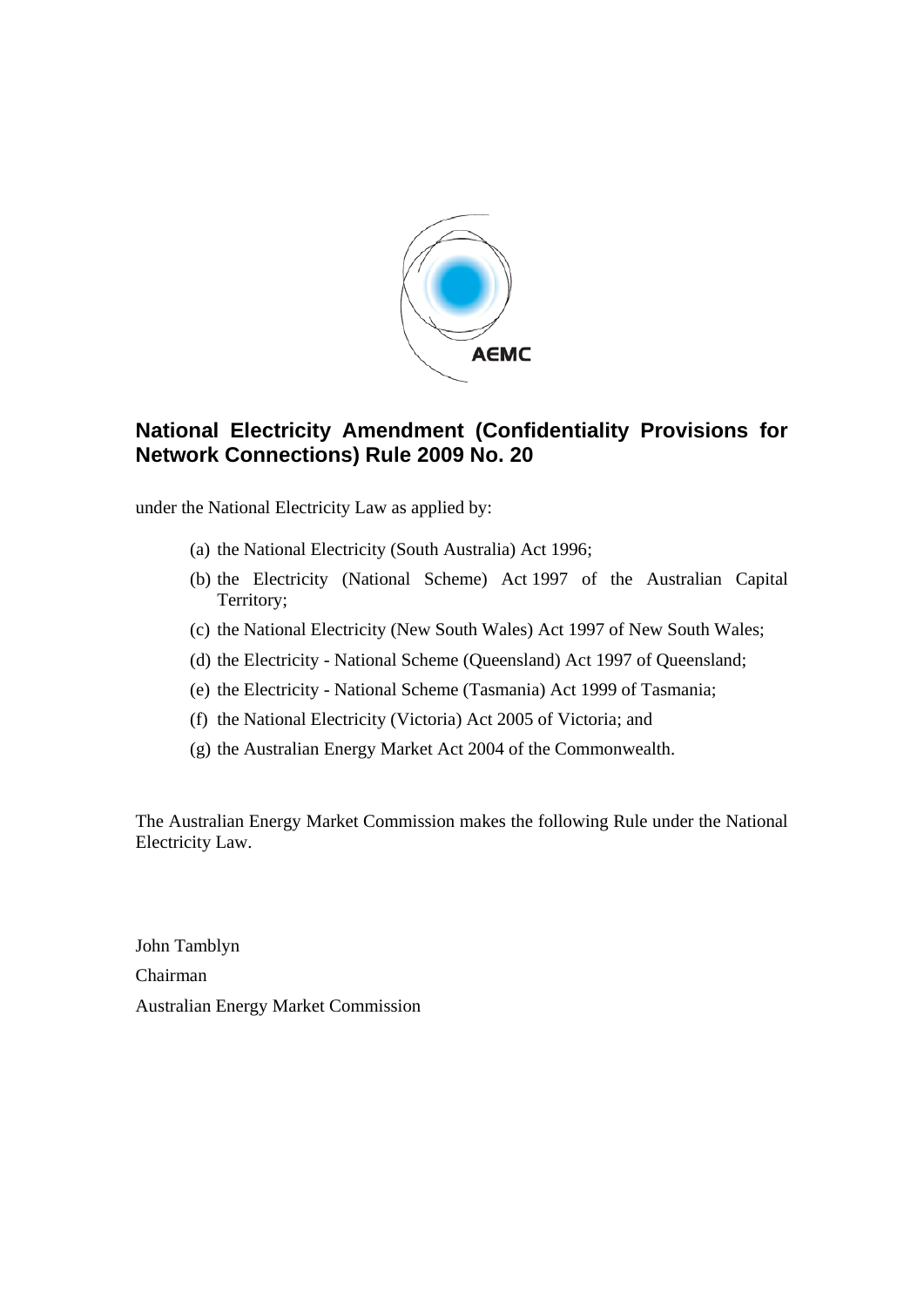# **National Electricity Amendment (Confidentiality Provisions for Network Connections) Rule 2009 No. 20**

### **1. Title of Rule**

This Rule is the *National Electricity Amendment (Confidentiality Provisions for Network Connections) Rule 2009 No. 20.* 

### **2. Commencement**

This Rule commences operation on 12 November 2009.

### **3. Amendment of the National Electricity Rules**

The National Electricity Rules are amended as set out in Schedule 1.